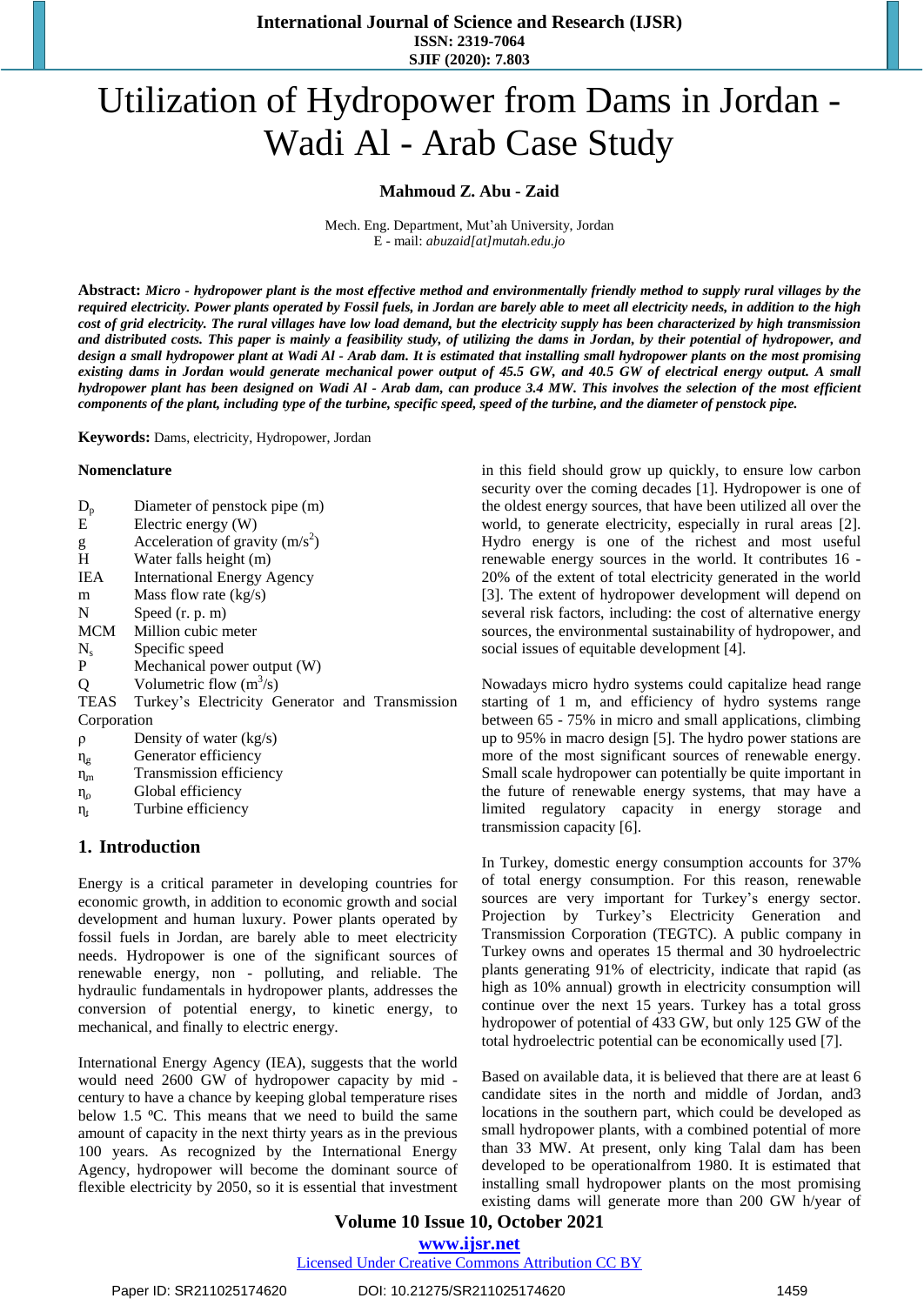#### **International Journal of Science and Research (IJSR) ISSN: 2319-7064 SJIF (2020): 7.803**

electric energy without affecting the natural environment [8]. Saadoun et al. [9], investigate the effect of the primary production of phytoplankton on water quality of Wadi Al - Arab dam in northern Jordan. Species successive change and composition, in addition to increased rain seems to be the major factor behind fluctuation of total chlorophyl.

Wadi Al - Arab dam in the northern part of Jordan was investigated. It was constructed in (1987). The designed total reservoir storage capacity was scheduled to be 20 million cubic meters. The actual storage capacity was calculated using echo - sounding transverses [10].

Micro (small) hydro electric power is both an efficient and reliable form of clean source of renewable energy. It can be an excellent method of harnessing renewable energy from small rivers and streams. The micro - hydro project designed to be run - of - river type, because it requires very little or no reservoir in order to produce power in turbine. The water will run straight through the turbine and back into the river or stream to use it for the other purposes. This has a minimal environmental impact in the local ecosystem [11]. Global climate change, related to the greenhouse gases emission, impact hydroelectric power generation mainly due to the increase in air temperature and change in the precipitation patterns. Consequently, it affects basin evapotranspiration process, runoff, sediment transport as well as evaporation of reservoirs or dams [12].

This paper is mainly a feasibility study, of utilizing the dams in Jordan, by their potential of hydropower, and design a small hydropower plant capable of generating 3.4 MW at Wadi Al - Arab dam. This involves the selection of the most efficient components of the plant.

# **2. DAMS**

Jordan is among the ten most water stressed countries in the world. Dams construction was the top priority of Jordan development plans. Six dams were constructed in the north and middle Jordan valley, with a total storage capacity of 160 MCM. These dams include (Wadi Al - Arab, Ziglab, king Talal, Karameh, Shuaib, and kafrein). Three other dams (Wala, Mujib, and Tannur), were constructed in the southern regain, with total live storage of 30 MCM.

Inorder to calculate the power output and energy, and to design the power plant rating chart, which shows relation ship between the flow rate and its level is necessary, then the total power generated from water in hydropower plant is given by:

 $P = m x H x g$ 

Where P is the mechanical power produced in W m is the mass flow rate of the water in kg/s H is the height of water in m For Wadi Al - Arab dam:  $P = \rho x Q x H x g (1)$  $P = 1000$  x 4.66 x 83.5 x 9.8 = 3813 kW

The formula clearly shows that the total power that can be generated from the hydroelectric power plants depends on two major factors: the volumetric flowrate of the water, and the height or head of water [13].

To calculate the theoretical electric power output, the following equation is used:

 $E = Q x \rho x g x H x \eta_0 (2)$ Where: E electric power (kW) Q volumetric flowrate  $(m^3/s)$  $ρ$  density (kg/m<sup>3</sup>) g acceleration of gravity  $(m/s<sup>2</sup>)$ H waters fall height (m)  $\eta_0$  global efficiency (0.89) For Wadi Al - Arab dam:  $E = 1000$  x 4.66 x 9.81 x 83.5 x 0.89 = 3394 kW

| Name           | Start of  | Height | Volumetric         | Hydropower  | Total power   | Theoretical electric |
|----------------|-----------|--------|--------------------|-------------|---------------|----------------------|
|                | operation | (m)    | flowrate $(m^3/s)$ | utilization | produced (kW) | power output (kW)    |
| King Talal     | 1977      | 108    | 6.56               | yes         | 6943          | 6179                 |
| Wadi Al - Arab | 1986      | 83.5   | 4.66               | No          | 3813          | 3394                 |
| kafrein        | 1967      | 37     | 21.64              | No          | 7847          | 6984                 |
| Shuaib         | 1969      | 32     | 13.95              | No          | 4374          | 3893                 |
| Ziglab         | 1967      | 48     | 0.52               | No          | 2446          | 2177                 |
| karameh        | 1997      | 45     | 0.8                | No          | 353           | 250                  |
| Tunnur         | 2001      | 60     | 1.54               | No          | 905           | 805                  |
| Mujib          | 2003      | 62     | 19.28              | No          | 11714         | 10425                |
| Wala           | 2003      | 52     | 13.96              | No          | 7114          | 6331                 |

**Table I:** The hydropower potential at existing dams in Jordan

# **3. Design Analysis**

The hydropower potential at existing dams in Jordan, is shown in Table 1. From the nine dams found in Jordan, Wadi Al - Arab dam was chosen for this study, since the main water supply is from king Talal dam (the largest dam in Jordan), which is reliable source of water.

Francis turbine was selected using the net head versus volumetric flow rate chart. It produces the appropriate energy compared with the height of the dam and is characterized by the higher efficiency among the other types.

Turbine efficiency for francis turbine  $η<sub>t</sub> = 0.94$ Transmission efficiency (Belt type)  $\eta_m = 0.98$ Generator efficiency (Synchronous generator)  $\eta_{\varrho} = 0.97$ 

**www.ijsr.net**

Licensed Under Creative Commons Attribution CC BY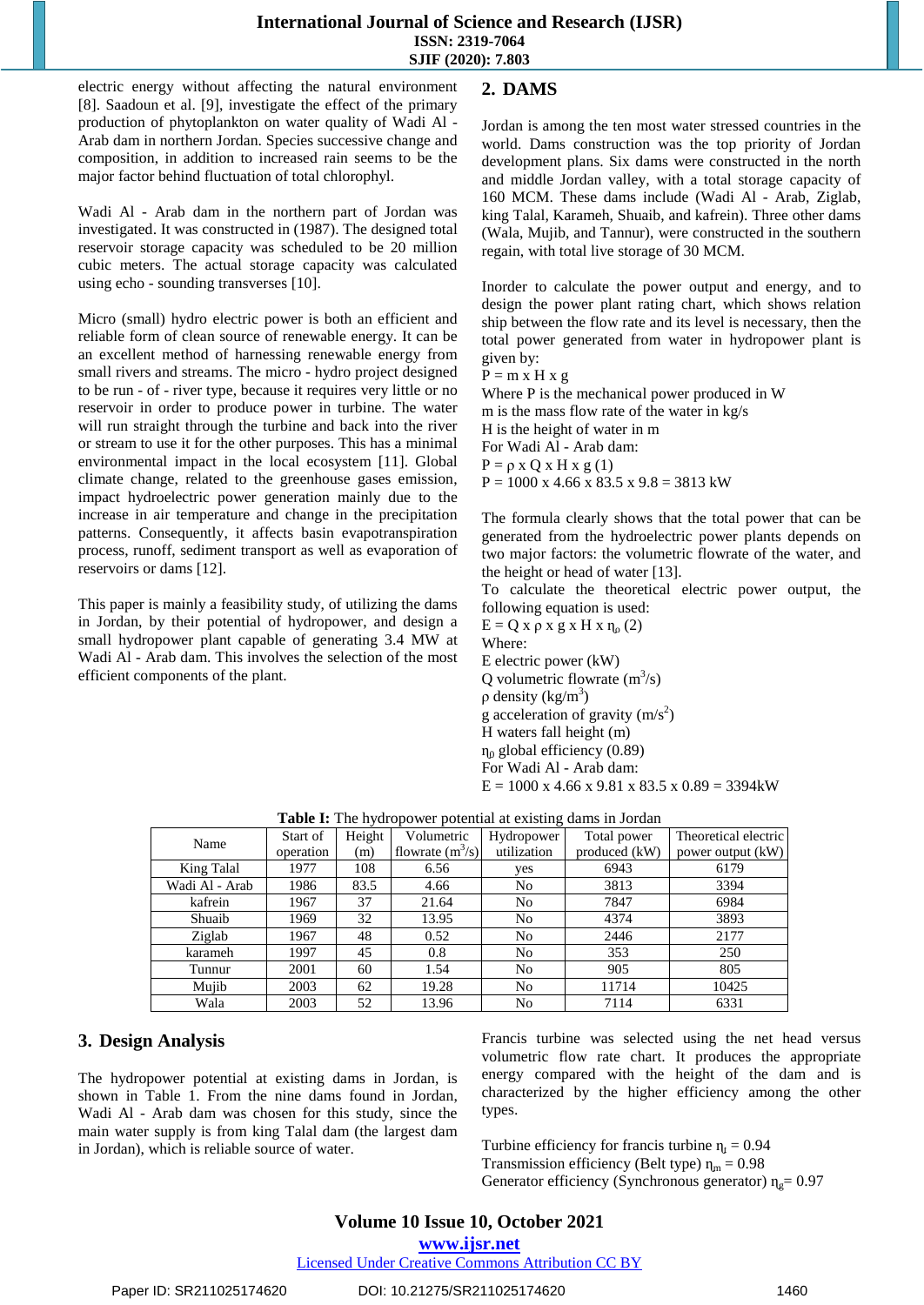The power obtainable from hydropower plants, considering an equal flowrate and heads, depends on the global efficiency of energy conversion of the hydropower plant, which is the product of three partial efficiencies: the hydraulic efficiency, the volumetric efficiency of the turbine, the mechanical efficiency of the turbine - generator, and electrical efficiency of the generator.

The global efficiency of the system is:  $\eta_{\rm o} = \eta_{\rm r}$ .  $\eta_{\rm m}$ .  $\eta_{\rm g}$  $n_0 = 0.94 \times 0.98 \times 0.97 = 0.89$ The power developed by the generator is:  $P = 1000 \text{ x } 4.66 \text{ x } 83.5 \text{ x } 0.89 \text{ x } 9.8 = 3397 \text{ kW} = 3.4 \text{ MW}$ 

After the analysis, the Frances turbine was selected using the net head, flow rate, rotational speed, specific speed, and power output. The selection was arrived, using tables as shown below:

| <b>Table 2:</b> Typical efficiencies of small turbines |  |  |  |
|--------------------------------------------------------|--|--|--|
|--------------------------------------------------------|--|--|--|

| Turbine Type            | <b>Best Efficiency</b> |
|-------------------------|------------------------|
| Kaplan single regulated | 0.91                   |
| Kaplan double regulated | 0.93                   |
| Frances                 | 0.94                   |
| Pelton n nozzles        | 0.90                   |
| Pelton 1 nozzle         | 0.89                   |
| Turgo                   | 0.85                   |

**Table III:** Range of Heads

| Turbine Type         | Head range in $(m)$      |
|----------------------|--------------------------|
| Kaplan and Propeller | $2 < H_n < 40$           |
| Frances              | $25 < H_n < 350$         |
| Pelton               | $50 < H_n < 1300$        |
| Cross flow           | $5 < H_n < 200$          |
| Pelton 1 nozzle      | 24 < H <sub>n</sub> < 69 |
| Turgo                | $50 < H_n < 250$         |

The specific speed  $N_s$  is given by:  $N_s = 1.924 / H_n^{0.512} = 0.2$  (3)

For Francis turbine the range of specific speeds is:  $0.05 \le N_s \ge 0.33$  (4)

Hence the specific speed is within the range, thus applicable.  $N = 0.2484$  (g x H<sub>n</sub>)<sup>0.75</sup> / Q<sup>0.5</sup> (5)  $N = 0.2484$  x (9.8 x 83.5)  $^{0.75}$  / (10)  $^{0.5}$  = 12 rev. /s = 720 r. p. m.

The diameter of penstock pipe  $(D_p)$  is:  $D_p = 0.72 \times Q^{0.5} = 0.72 \times (4.66)^{0.5} = 1.55 \text{ m}$  (6)

# **4. Results and Conclusions**

There are mainly nine dams in Jordan, with total capacity of  $220$  million  $m<sup>3</sup>$ . The estimated total mechanical power output from the nine dams is 45.5 GW, electrical energy output of 40.5 GW. with a total volumetric flow rate of 82  $m<sup>3</sup>/s$ . Among the nine dams exists in Jordan, only king Talal dam has been utilized by hydropower plant. This opens the door widely to utilize hydropower plants on the rest of dams, which would enhance the electrical supply in Jordan.

A small hydropower plant is designed at Wadi Al - Arab dam, that can generate3.4 MW. Francis turbine was selected using the net head versus volumetric flowrate chart, this turbine produces appropriate energy compared with the height of the dam and is characterized by the highest efficiency by the highest efficiency among the other types. The design includes calculating the overall efficiency of 0.89, specific speed, the power developed by the electric generator. The speed of the turbine is estimated to be 720r. p. m., and the diameter of penstock pipe of 1.55 m.

#### **5. Conclusions**

- 1) Among the nine dams exists in Jordan only one (king Talal) dam is furnished by hydropower plant.
- 2) It is estimated that installing small hydropower plants on the most promising existing dams in Jordan would generate mechanical power output of 45.5 GW, and 40.5 GW of electrical energy.
- 3) A small hydropower plant has been designed on Wadi Al - Arab dam, can produce 3.4 MW. This involves the selection of the most efficient components of the plant, including type of the turbine, specific speed, speed of the turbine, and the diameter of penstock pipe.

#### **References**

- [1] International hydropower Association, "Hydropower status report", June 2021.
- [2] M. Mikat, A. Ahmed, Md Rehman, H. Chowdhury, T. Chowdhury, P. Chowdhury, S. Sait, and Y. Park, "An Overviewof hydropower production potential in Bangledesh to meet the energy requirements", Environmental Eng. Research, 26 (2), 2021,: 200514.
- [3] M. kurulekar, k. kumar, S. Ioshi, M. kurulekar, and N. Shide, "Optimizing agricultural of hydropower water transfer", Material Science and Engineering, Top Con. Series 1149, 2021, 012023.
- [4] R. Vaidya, D. Molden, A. Shrestha, N. Wagle, and C. Tortjadsia', "The role of hydropower in south Asia's Energy Future", Int. J. of Water Resources Development, Vol.37, 3, 2021, pp.367 - 391.
- [5] S. Tkac, "Hydro power plants, an overview of the current types and technology", J. of Civil Eng., Special Issue, March 2018, DOI: 10.1515/sspjce - 2018 - 0011.
- [6] Y. Tian, F. Zhang, Z. Yuan, Z. Che, and N. Zafetti, "Assessment power generation on potential of small hydropower plants using GIS software", Energy Reports, Vol.6, 2020, pp.1393 - 1404.
- [7] M. Balat, "Current hydropower potential in Turkey and sustainable of hydropower for Turkey's Energy Demand" Energy Exploration and Exploitation, Vol.23, no.1, 2005, pp.1 - 18.
- [8] J. Jaber, "Prospects of challenges of small hydropower development in Jordan", Jordan of Mechanical and Industrial Eng., Vol.6, no.2, 2012, pp.110 - 118.
- [9] I. Saadoun, E. Batasineh, and Y. Al Haudal, " The primary production conditions of Wadi Al - Arab Dam (reservoir), Jordan", Jordan of Biological Sciences, Vol.1, no.2, 2008, pp.67 - 72.
- [10] A. Shatnawi, and A. Diabat, "Situation of Wadi Al Arab reservoir using GIS techniques", Jordan J. of Civil Eng., Vol.10, no.4, 2016, pp.431 - 442.

# **Volume 10 Issue 10, October 2021**

#### **www.ijsr.net**

#### Licensed Under Creative Commons Attribution CC BY